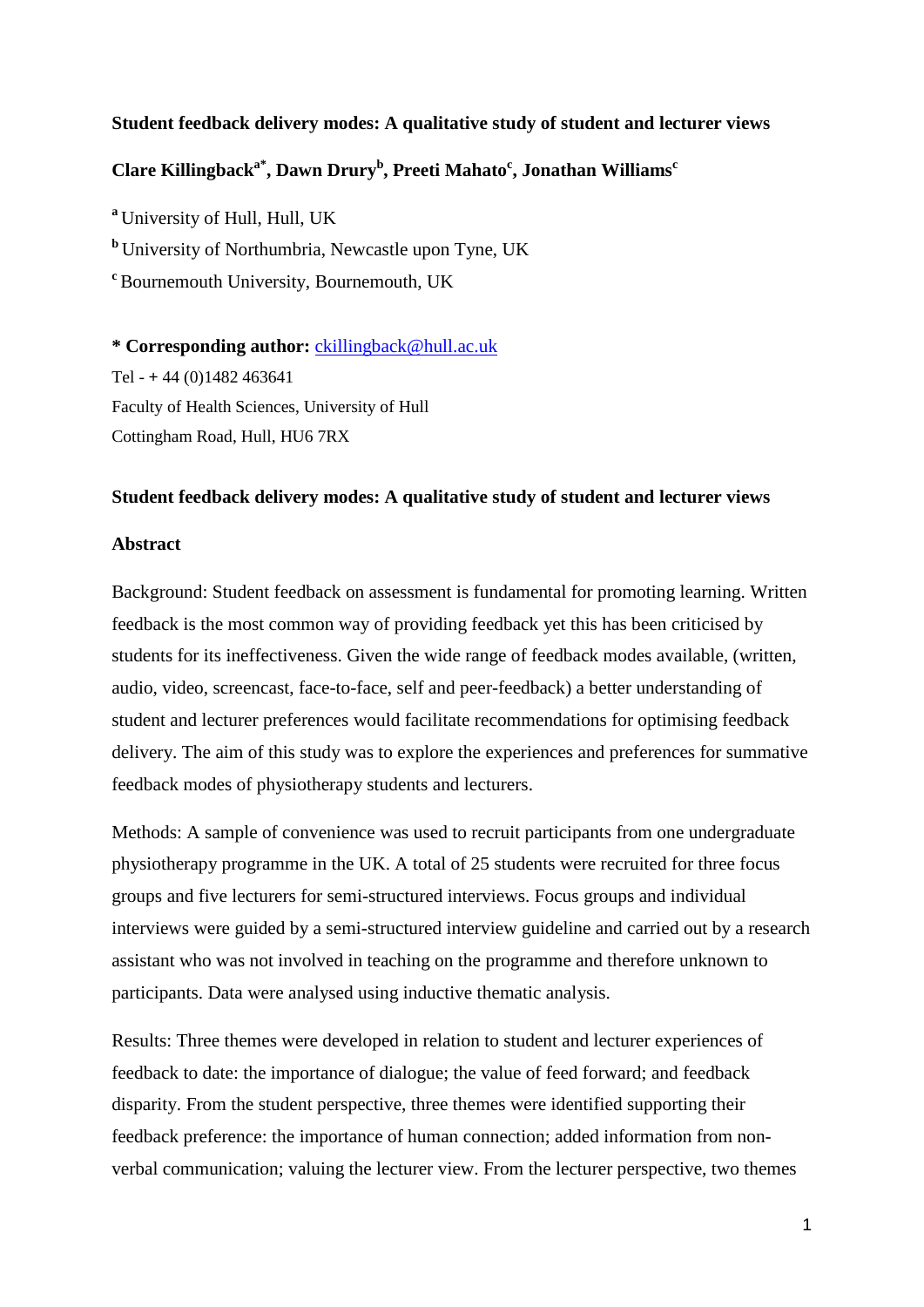were identified around feedback preferences: challenges of spoken feedback and the importance of self-assessment.

Conclusions: This study identifies challenges around selecting optimal feedback modes due to the lack of student-lecturer consensus. Students preferred lecturer-led modes, providing the highest quality personal interaction with lecturers (face-to-face, screencast, video, audio). Lecturers most often advocated for student led feedback modes (peer or self-assessment) as a means to students valuing the feedback and developing reflective skills.

#### **Student feedback delivery modes: A qualitative study of student and lecturer views**

# **Introduction**

Providing students with feedback on assessment is a fundamental aspect of promoting student learning (Hattie and Timperley, 2007; Dowden et al., 2013). Feedback evaluates the quality of the work but should also provide guidance on how to improve (Quality Assurance Agency, 2012). However, research suggests that both students and lecturers are consistently dissatisfied with the current state of affairs, with a gap highlighted between the feedback given and the feedback that students act upon (Cartney, 2010; Evans, 2013; Hunukumbure et al., 2017). In response, many higher education institutions have sought to address this gap by improving the quality of written feedback provided to students (Glover and Brown, 2006). Written feedback is the most widely used feedback method (McCarthy, 2015). Despite these attempts to improve written feedback, students remain critical due to the vague nature of the comments, their difficulty in understanding the feedback, and a lack of constructive feedforward (Duncan 2007; Boud and Molloy, 2013).

Others have chosen to explore alternative feedback modes as a means of enhancing student feedback. These alternative modes include audio, video, podcast, screencast, face-to-face, self or peer feedback. Literature reviews of alternative feedback modes such as audio feedback suggest that these modes offer a pastoral role through facilitating a sense of care and more authentic connections between the learners and lecturers (Dixon, 2015). This was further supported in a recent qualitative literature review of tertiary student's perceptions of audio,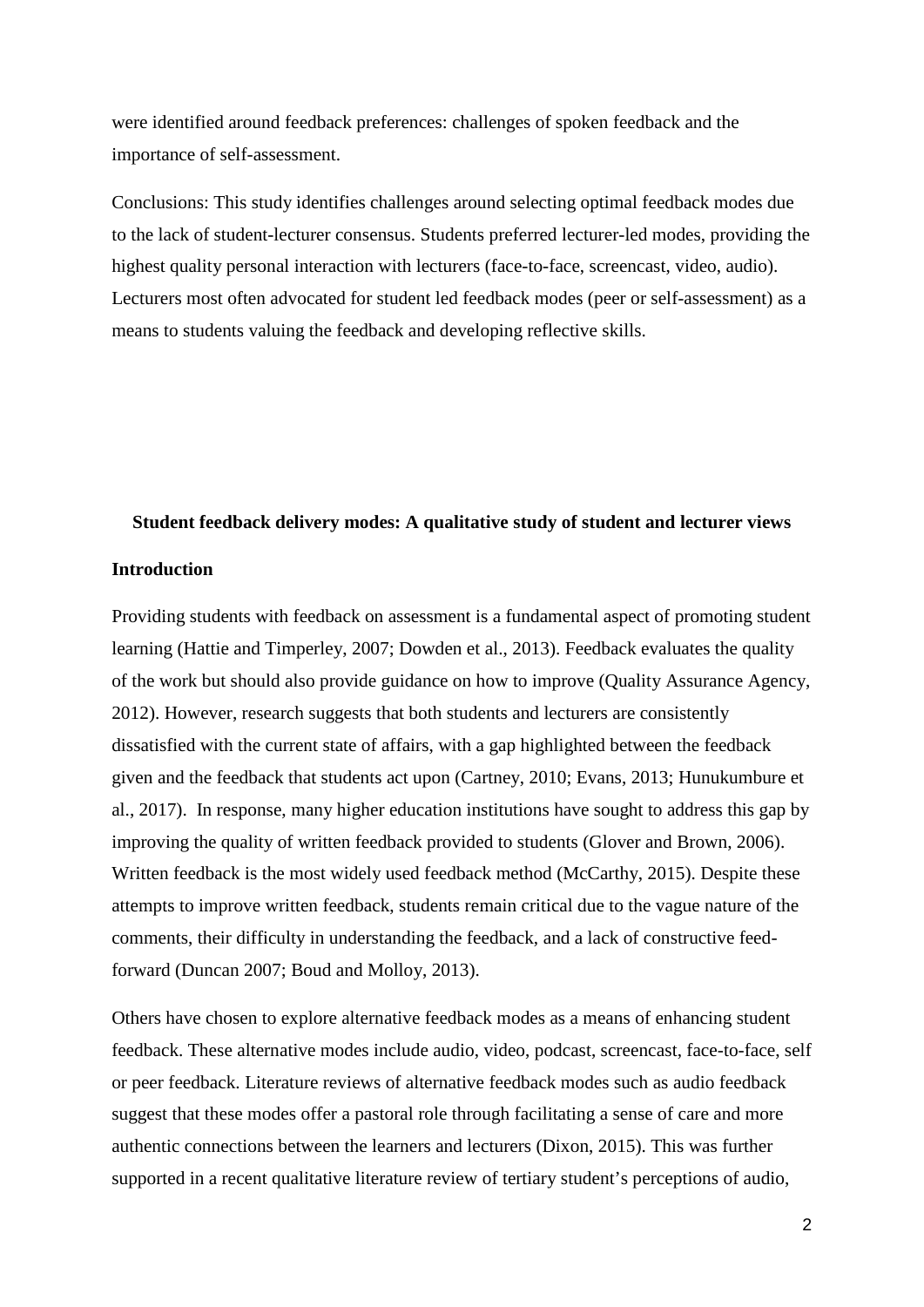video, podcast and screencast feedback modes (Killingback et al., 2019). These feedback modes promoted a sense of belonging through the individualised and personal comments as well as promoting greater comprehension from the non-verbal aspects of communication such as body language, tone of voice and inflection (Killingback et al., 2019).

The use of alternative feedback modes have been trialled through experimental research studies across a range of disciples. For example, mixed-methods research studies on audio feedback from the disciplines of education; developmental writing; business management; and nursing programmes found that audio feedback can enhance the student experience (Ice et al., 2007; Sipple, 2007; MacGregor et al., 2011; Gould and Day, 2013). Although challenges were also raised by some students in terms of difficulty in locating mistakes in their work when audio feedback was used (Sipple, 2007). Cavanaugh and Song (2014) in their case study of audio versus written feedback involving seven students from an online composition course found that the content of comments varied in audio and written feedback. Audio feedback led to more global suggestions for improvement, whereas written feedback were more likely to contain micro-level feedback and editing corrections (Cavanaugh and Song, 2014).

In their mixed-methods study involving 126 education students, Henderson and Phillips (2015) found that video-based feedback methods were valued more than written approaches. Video feedback was reported to be more individualised, personal, supportive, caring and motivating as well as being detailed and constructive. Feedback studies in education technology courses noted similar positive experiences with video feedback (Borup et al., 2014), however, some anxiety over watching feedback was expressed by some students, along with challenges in terms of matching video comments to text-based assessments (Henderson and Phillips, 2015).

Feedback through the media of screencast (technology that enables a digital recording of the computer screen where the student's assignment is displayed, with the addition of audio or video comments by the lecturer) has resulted in positive views. In a survey of 124 business and accounting students, at least 91% reported that screencast feedback was clear and easy to follow with 86% stating that it was more personal than written (Marriott and Teoh, 2012). Thirty-four undergraduate mathematics students also reported positive experiences of screencast over written feedback as it provided a richer experience (Robinson, Loch, and Croft, 2015).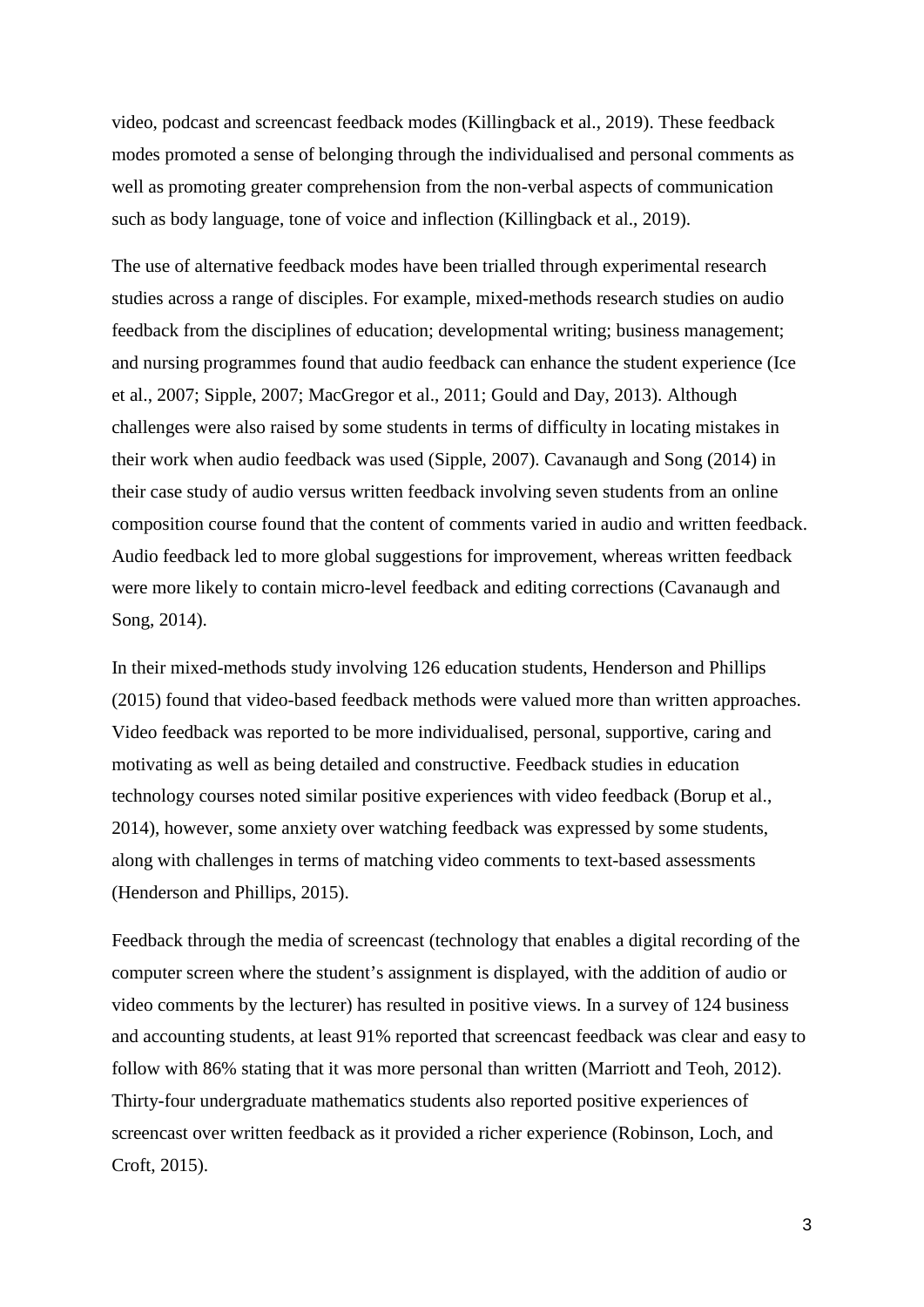Removing the technological barrier, Chalmers and Mowat (2018) used focus groups to explore face-to-face feedback in a study with 20 first-year undergraduate biological science students. They found that face-to-face marking was a positive experience that allowed feedback dialogue and provided lecturers with the opportunity to explain and justify why marks were given.

Evans (2013), in her literature review on assessment feedback in higher education noted that there are mixed opinions regarding the value of peer assessment. Some view it as being motivational and enables students to engage in their own learning, whereas others see it as a way of reducing the heavy lecturer workload by offloading some of the assessment burden to students. From the student perspective, in a qualitative study involving 45 undergraduate social work students, there was a strong emotional component associated with peer-assessed work. Emotions ranged from feelings of anxiety in giving feedback to anger towards those who had not participated fully in the process of providing feedback (Cartney, 2010). Within the same study, other students commented on the positive use of feedback to enhance learning. Similarly, in an undergraduate biology course, it was found that both peer and selfassessment methods were useful in helping students reach their learning goals (Orsmond et al., 2004). Indeed, the development of self-assessment skills are viewed as important in supporting lifelong learning (Boud and Falchikov, 2007). Research suggests that students have the ability to self-assess reasonably accurately (Karnilowicz, 2012). However, it is difficult for students to develop self-assessment skills and they often require scaffolded support (Evans, 2013).

It is evident that there are a wide range of feedback methods, each with distinct positives and negatives, thus making the choice of feedback mode a challenge. To this end, these methods are often trialled by academics without initial input from students and the wider teaching team. Thus, the overall aim of this study was to explore physiotherapy student and lecturer summative feedback experiences to date and understand how this can be used to inform decision marking around selecting optimal feedback modes to enhance the student and lecturer feedback experience. In order to achieve the aim of the study, the following research questions were addressed:

1. What are the experiences of undergraduate physiotherapy students and lecturers on summative written feedback to date?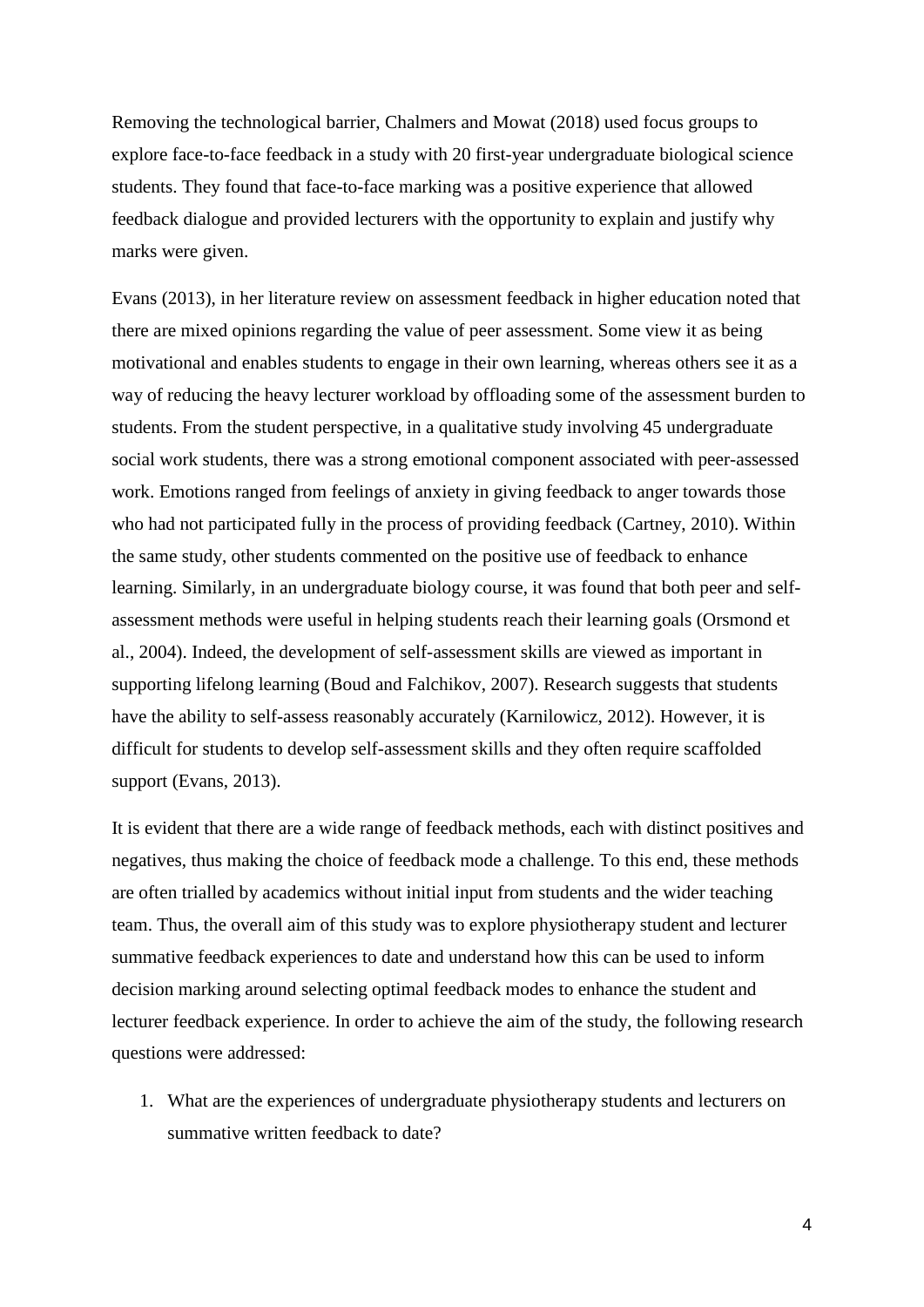2. How do the experiences of undergraduate physiotherapy students and lecturers inform their views and preferences for a range of summative feedback modes (written, audio, video, group podcasts, screencast, face-to-face, peer, and self-assessment)?

## **Methods**

## *Study design*

A qualitative methodology was used to explore feedback practices on the physiotherapy programme. The study was located within a critical realist paradigm. Critical realism embraces a complex view of reality and is aware of the influence of agency and structural factors prevalent in human behaviour (Clark, 2008). Ontologically critical realism assumes reality to exist but "only imperfectly apprehendable because of basically flawed human intellectual mechanisms and the fundamentally intractable nature of phenomena" (Guba and Lincoln, 1994, p. 110). Epistemologically, critical realism has been referred to as modified objectivist (Christie et al., 2000). The kind of knowledge produced to some extent is dependent upon the questions we ask in relation to the world around us and unavoidably a reflection from the researcher's own perspective (Danermark et al., 2005; Maxwell, 2012). As such, a reflexive approach was taken to address any epistemological conflicts. The focus groups and semi-structured interviews permitted the meaning of feedback to be studied from the perspectives of students and lecturers in-depth in a naturalistic setting (Creswell, 2013).

## *Participants*

A sample of convenience was adopted to recruit two types of participants. Student participants were recruited from three cohorts of physiotherapy undergraduates from a Higher Education Institution in the UK. Lecturer participants were recruited from the academic team who deliver teaching on the undergraduate programme. Participants were recruited via email and face-to-face invitation. An information sheet about the study was presented to participants and informed written consent was gained prior to the study starting. For clarity, the participants who were students in this study will be referred to as students and participants who were lecturers will be referred to as lecturers. Ethical approval for the study was obtained from xxxxxxxxxxx University Research Ethics Committee (ID15371).

## *Data collection*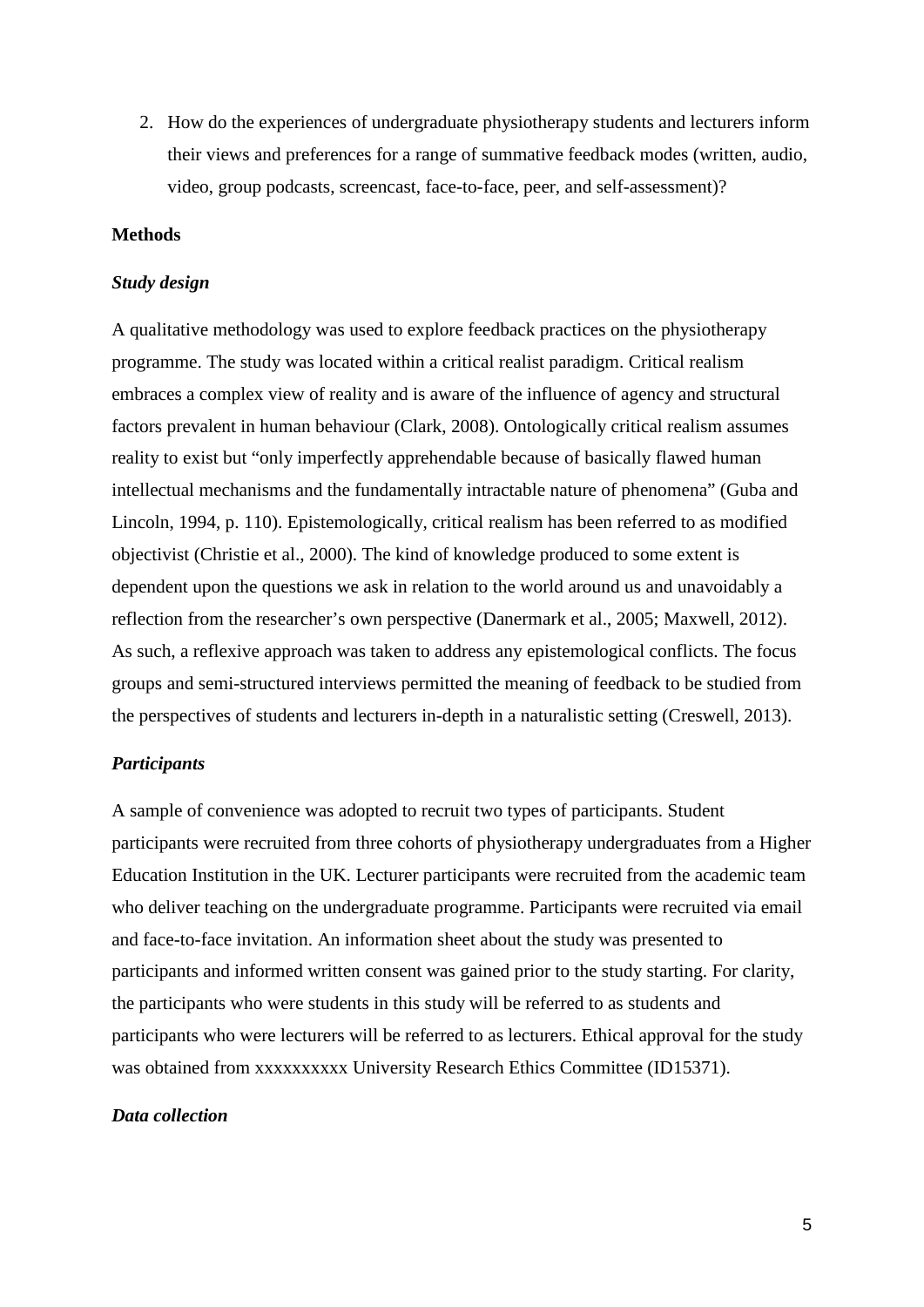Data were collected from April – June 2017. Student focus groups were carried out in a classroom at the university and semi-structured interviews with lecturers were carried out either over the telephone or face-to-face at a convenient time and location. Focus groups were 33-41 minutes in length and semi-structured interviews were between 15-36 minutes. They were conducted using an interview guide and carried out by a research assistant (PM – a female postgraduate researcher trained in qualitative methods) who was not involved in teaching on the programme and therefore unknown to the participants. It was important that the researcher involved in data collection was not a member of the teaching team due to the potential power relationship that can exist between students and staff. No one else was present besides the participant and research assistant.

## *Data analysis*

The audio-recorded focus groups and interviews were transcribed verbatim. Data were analysed using inductive thematic analysis (Braun and Clarke, 2006). Computer-assisted qualitative data analysis software (QSR International Pty Ltd, 2012) was used in the process of data analysis to increase the transparency of the analysis process and provide an audit trail (Saunders et al., 2012). CK and PM inductively coded the data. DD and JW independently cross-checked sections of the qualitative data analysis by comparing the codes and themes to the transcripts. Any disagreements with regards to the coding or themes were discussed in order to reach a consensus. This assisted in the definition, refinement and interpretation of themes (Barbour, 2001). Participants were sent a copy of the study findings so they could provide feedback.

### **Results**

## *Study context and participant demographics*

The physiotherapy programme under study was an NHS-commissioned undergraduate physiotherapy programme with an average cohort size of 26 students. A total of 25 students were recruited for three focus groups. These included one group of Level 4 (first year) students (n=9, 9 females, mean age 24 years, age range 19-32 years); one group of Level 5 (second year) students (n=8, 5 females, 3 males, mean age 27 years, age range 20-42 years); and one group of Level 6 (third year) students (n=8, 6 females and 2 males, mean age 25 years, age range 21-44 years). A total of 5 lecturers (all female; mean age 48 years, age range 38-68 years) were recruited for semi-structured interviews.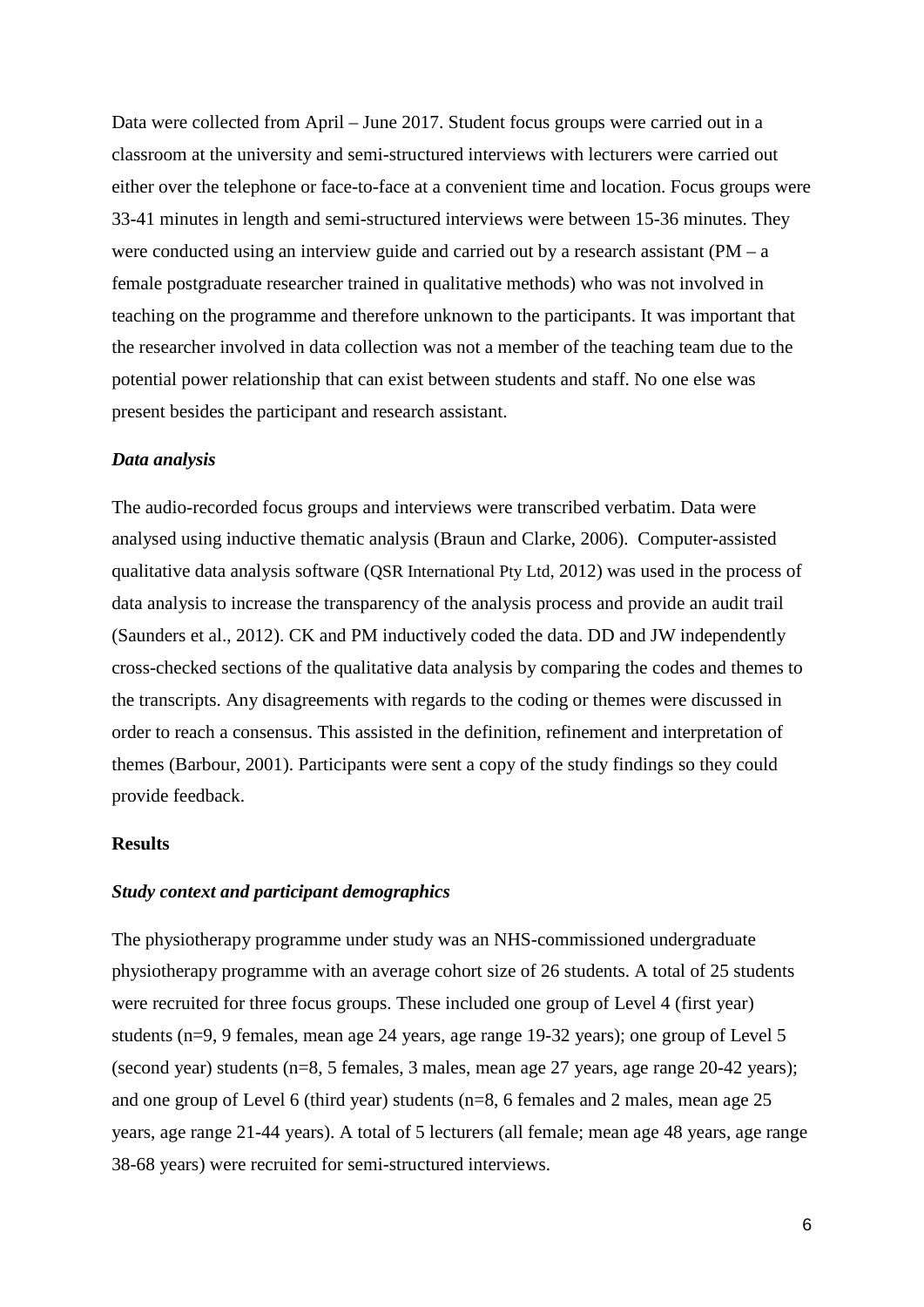# *Research question 1: Experiences of feedback to date*

Three themes were developed in relation to experiences of feedback to date: the importance of dialogue, the value of feedforward, and feedback disparity. Student and lecturer views are reported together.

# *1. Importance of dialogue*

Students highly valued the opportunity to discuss marking and feedback with lecturers, regardless of year group. This desire for dialogue broadly fell into three sub-themes: understanding the marking criteria; the marking process; feedback post assessment.

#### *Understanding the marking criteria*

From the student perspective, one of the main challenges with feedback was that they felt they did not understand the marking criteria. This made it difficult to comprehend how they were being marked and subsequently found it challenging to match the feedback with the assessment criteria.

*"I think the main thing that we struggle with, with the feedback, is that we're not really sure what they're marking in the first place."* (Level 6, Female).

Having the marking criteria broken down for each assessment in advance would have helped overcome this challenge.

*"I think we should have marking criteria's for each assessment and assignment and we should be told about them ahead…."* (Level 4, Female).

Lecturers were cognisant that understanding the assessment and marking criteria can be challenging and "it takes a lot of interpretation" (Lecturer 3). Oftentimes lecturers felt this was because students did not understand the abstract terms used in assessment, such as analysis, synthesis, or clinical reasoning. Working with the students in understanding these concepts was seen as being important by the lecturers.

*"I don't think we spend enough time with our students explaining what they [assessment criteria] are and how to do them…so they don't know what we're looking for and so they don't know how to do it."* (Lecturer 1).

## *The marking process*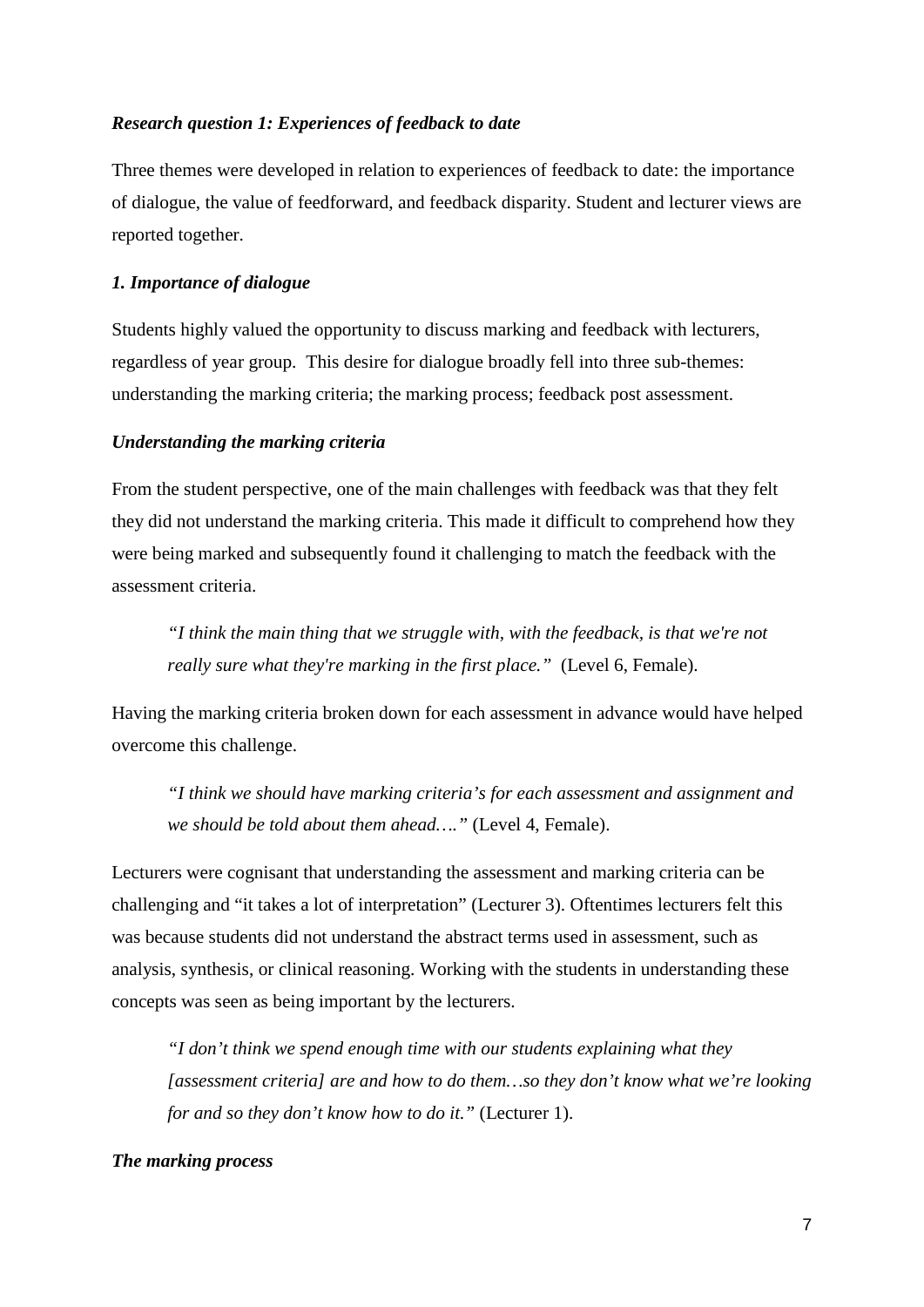Students reported a lack of understanding in the marking process potentially leading to a lack of trust between students and lecturers. For example, students perceived that at times there was a duplication of feedback comments by lecturers. With written feedback in particular they felt it was too easy for lecturers to replicate a standardised response resulting in the feeling of depersonalised feedback. Lecturers were only too aware of the student's negative viewpoints of duplicated comments:

*"As a marker, you end up copy and pasting the same comments across because the same things repeatedly apply and they talk to each other and then they think that you've not, that the feedback is not specific to them."* (Lecturer 1).

# *Feedback post assessment*

Students felt they needed dialogue not just on the marking criteria and process, but also opportunities to discuss post assessment feedback. Students recognised their views may be in conflict with the lecturers around feedback and would have welcomed the opportunity to ask questions, however oftentimes the feedback marks the end of the student-lecturer interaction losing the opportunity for feedback dialogue.

*"If there is something that I am questioning or can't quite understand, there isn't that opportunity to voice those concerns or just questions. So sometimes, yeah, I felt that that it'd be nice if there'd been a conversation."* (Level 4, Female).

Lecturers were aware of the lack of opportunities to dialogue with students post assessment,

*"Often due to the structure of the year in that you don't see the students at the end of semester two."* (Lecturer 2).

### *2. Value of feed forward*

There was a strong consensus from students that they felt their feedback did not contain sufficient feedforward. They wanted to know how to improve. This was not necessarily related to how they could have improved that specific assignment (although there were elements of this) – they wanted to know how they could translate improvements into future assignments.

*"I tend to find a lot of the comments just say good. And that doesn't tell you how to improve it just says good."* (Level 5, Male).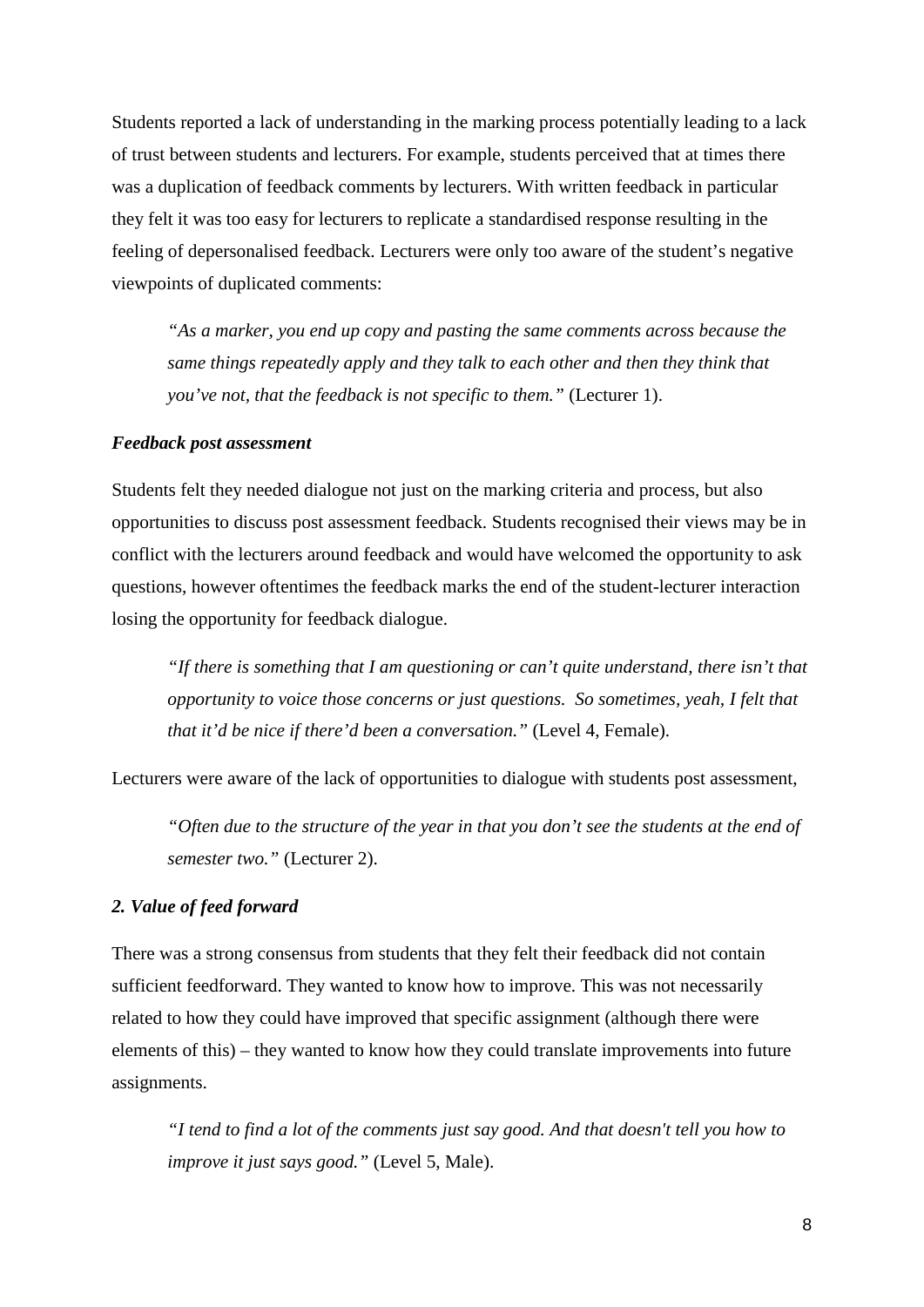In the context of the Level 6 students, there was a desire to align feed forward to life after university when they move into clinical practice. This was particularly relevant for practical skills exams.

Lecturers were aware of the importance of feed forward to students. One of the challenges around delivering feed forward was that the programme employs a range of assessment methods. The skills required for one assessment does not necessarily apply to the following assessment which can make it difficult for students since*"they are of the impression that if they do well in an essay, that they will do well practically. They don't realise that the skills are different."* (Lecturer 3).

## *3. Feedback disparity*

Students perceived there to be a lack of consistency regarding the quantity, quality, and content of feedback from different lecturers marking the same assessment.

*"I think in that practical skills one there was quite a lot of disparity when we all compared feedback that we had. Some people were like, "Oh, I got a good feedback," someone's like, "Oh, I got all bad feedback," but the grades might not be that different. And I think it depended on the person you had marking you..."* (Level 4, Female).

Students proposed having a clear structure to feedback guiding lecturers to allay some of the inconsistencies with the quantity of feedback provided by different lecturers. This viewpoint was shared by one of the lecturers who felt that:

*"…it would be nice to move to a model where there's a bit more parity about how we give feedback and it informs future assignments."* (Lecturer 4).

Students also noted a disparity in the markers understanding of the marking criteria. This was often dependent upon the markers contribution to the delivery of the module material. For example:

"Particularly on these sorts of modules where we're talking about one particular person teaching us for the whole course. And then if someone else comes in and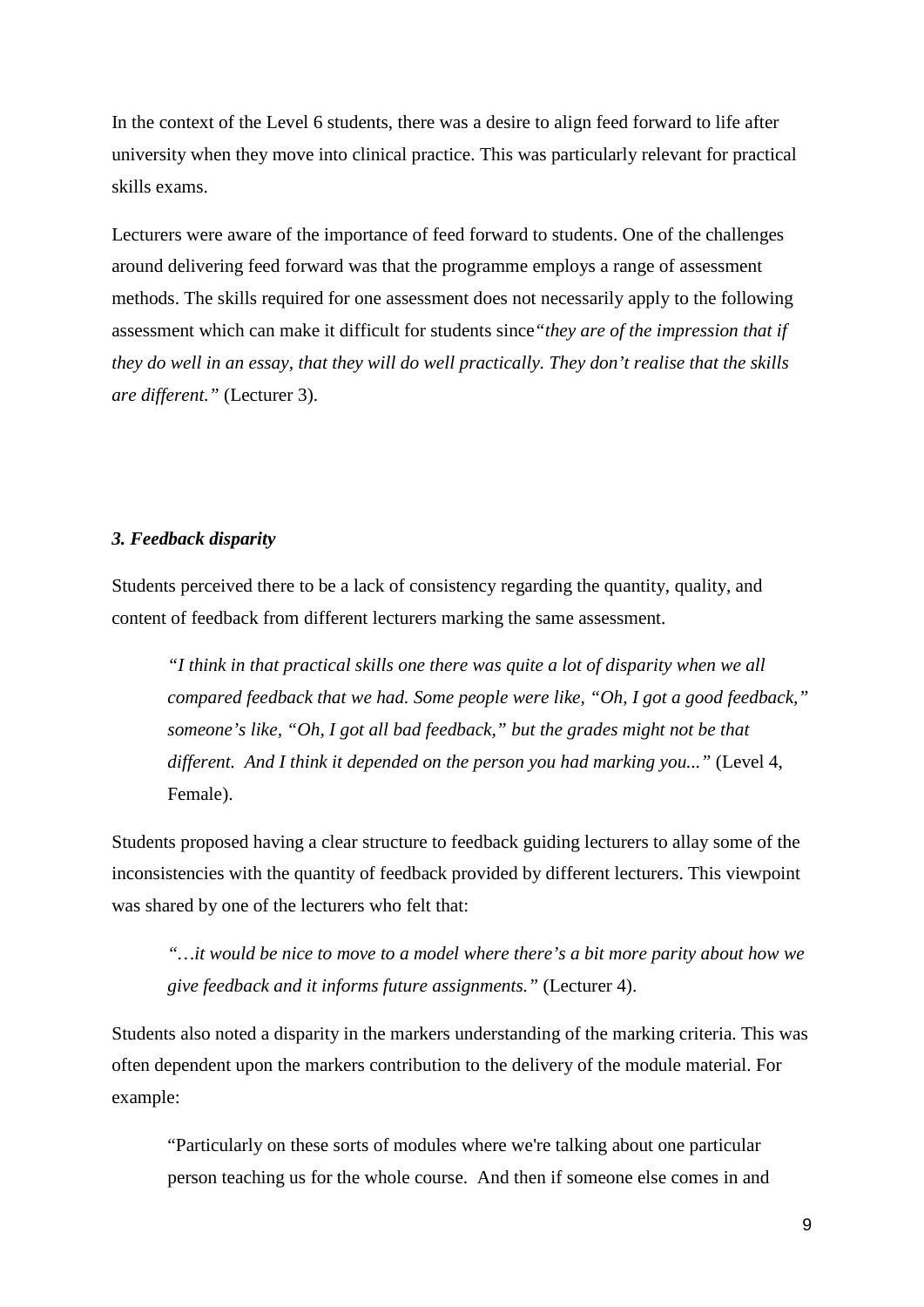marks it who's only taught us for a very small amount of it, they don't have the same sort of insights into what we've been taught and the way we've been told to do things." (Level 5, Female).

From the lecturer perspective, they felt that students were more focused on their marks than on the actual feedback provided. Lecturers commented on the time and effort spent crafting feedback which they felt students failed to fully engage with due to being grade focused.

# *Research question 2: Views on preferred feedback modes*

Due to the disparity on views, student and lecturer perspectives are reported separately.

### *Students*

From the student perspective, three themes were identified supporting their feedback preference: the importance of human connection; the added information from non-verbal communication; valuing the lecturer view.

# *1. Human connection*

Students preferred to receive feedback in a more personalised way with face-to-face being highly valued: *"it's just down to talking the old-fashioned way and actually sitting there and going through it"* (Level 5, Female).

It was the human connection which was of great importance: *"there's just something about, as you said, the human connection"* (Level 5, Female). Face-to-face was seen as being a dynamic, high quality interaction which would have provided the opportunity to dialogue about feedback and ask for clarification and detail.

Students were aware of the challenges around the practicality of time for face-to-face feedback. Furthermore, they understood that feedback can be emotive with the potential for some students to spend their face-to-face time arguing about grade rather than understanding feedback.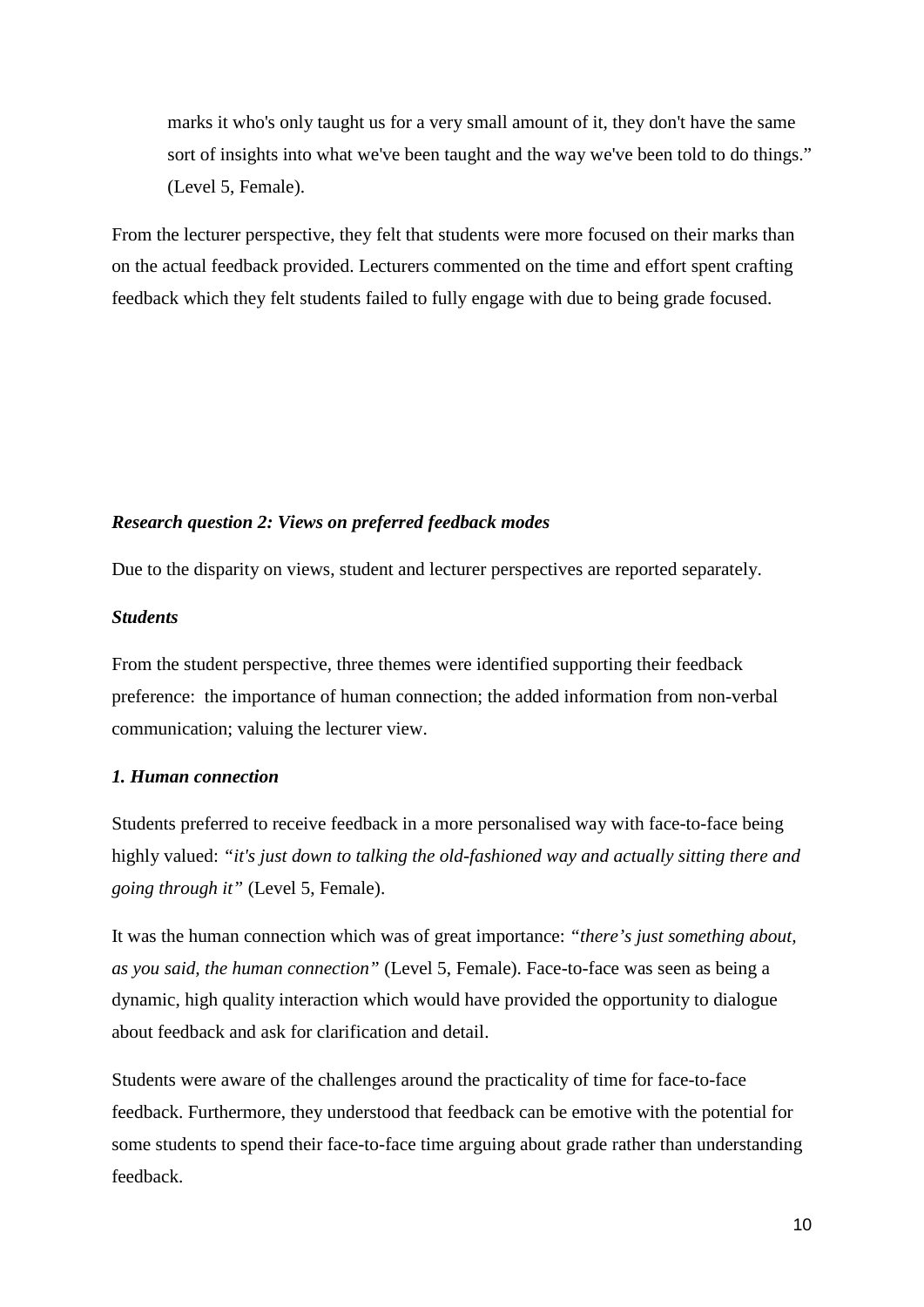### *2. Added information from non-verbal communication*

Students preferred feedback modes which allowed them to hear or see the feedback provider. This was preferential as there was less to misinterpret, facilitating greater depth of insight and understanding into what was being communicated through tone and body language.

*"I think all of the ones we put at the top are ones, where you can either see body language or you can hear…And it would sound more genuine…you can tell a bit more from the tone."* (Level 5, Female).

### *3. Valuing the lecturers views*

Students were aware that they had a preference for modes where the lecturer delivered the feedback since the lecturers were seen as being the experts on marking so gave weight to their viewpoint. Lecturer's views were also preferred to their peers since students understood the challenge of providing honest peer-feedback.

*"When we're peer assessing or self-assessing we're a bit nicer to each other so we're not necessarily giving the whole truth. We're trying to be positive and kinder than if we were the lecturer."* (Level 6, Female).

## *Lecturers*

From the lecturer perspective two themes were identified around feedback preferences: challenges of spoken feedback and the importance of self-assessment.

## *1. Challenges of spoken feedback*

Lecturers had mixed views on their preferences for the feedback modes which required spoken feedback. There was an awareness of the need for confidence with audio, video, screencast and face-to-face methods. A level of skill would be needed to articulate feedback, particularly when it came to delivering negative feedback. Concerns were also raised of the added time which might be required with these feedback modes. Others preferred the personalised nature of video or audio feedback as it was *"…important for students to see our expressions and, you know, to feel that we've actually read it and we're talking to them."* (Lecturer 2).

## *2. Importance of self-assessment*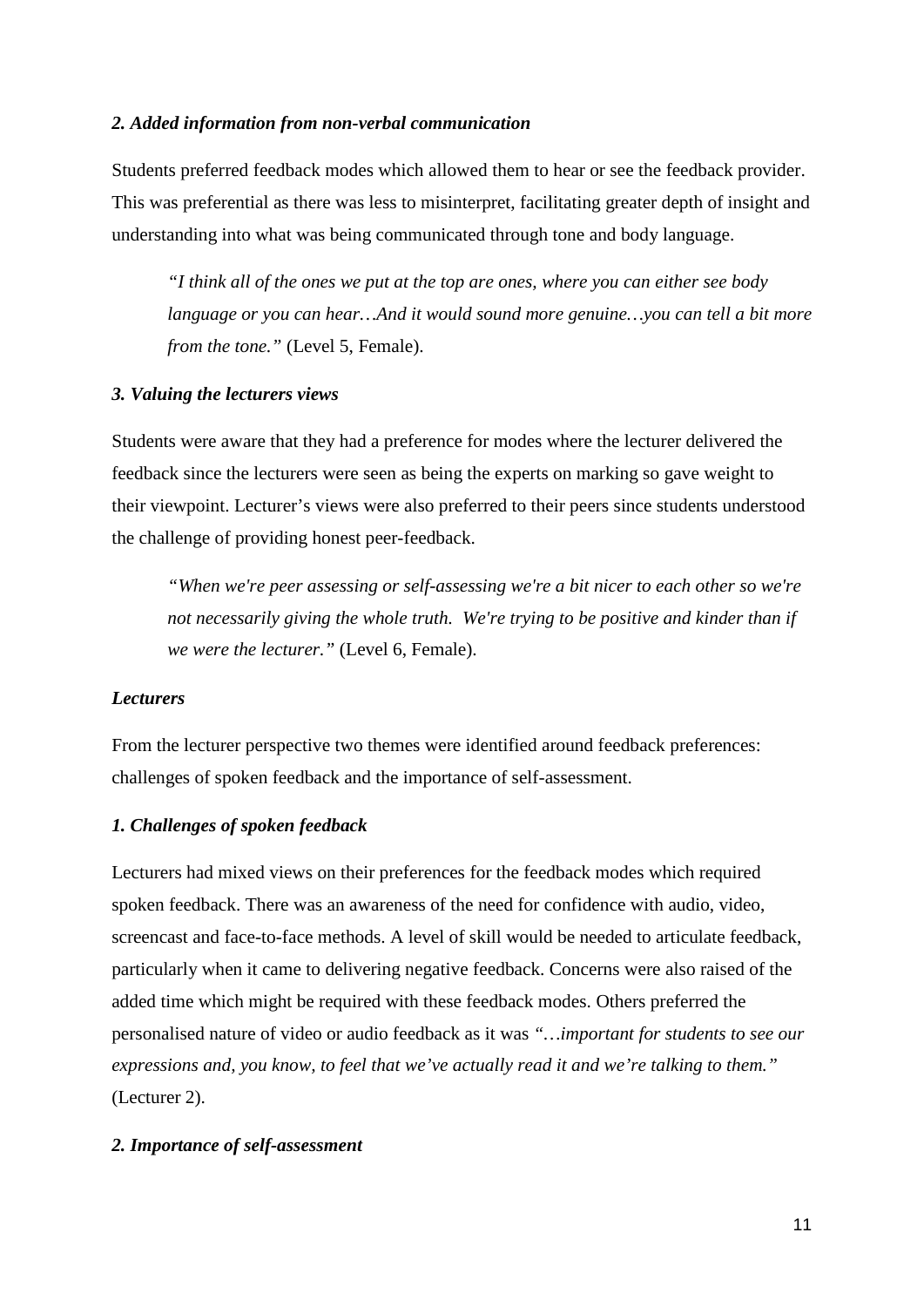In contrast to the student views on feedback, lecturers had a strong preference for selfassessment. This was seen as being more student focused, more meaningful for students, and a valuable reflective skill: *"I think self-assessments are really good because I think that makes the student really go over and reflect on their assignment."* (Lecturer 5).

An alternative lecturer viewpoint was that students were not attending university to mark their own work. Rather, the expectation was that they were there to have their work marked by academics/experts. As such, self or peer-feedback in particular could be challenging:

*"they don't want someone who was, you know, they know is drunk the night before and marking some work of theirs where actually they, you know, they want us, they see us as the all-knowing so we need to be the ones giving them the feedback to help them improve"* (Lecturer 2).

# **Discussion**

The aim of this study was to explore student and lecturer feedback experiences to date from one UK Higher Education Institution and understand how this can be used to inform preferences and decision making around selecting feedback modes which enhance the student and lecturer feedback experience. This study has three main contributions to make to this complex phenomenon of feedback delivery.

Firstly, the findings from this study highlight the fact that both students and lecturers would like to see more dialogue in relation to assessment feedback. This dialogue is at present notably absent. The importance of assessment dialogue has been well documented in the literature as being pivotal in student learning (Nicol, 2010; Dowden et al., 2013; Douglas et al., 2016). If there is to be a shift from assessment *of learning* to assessment *for learning* then students need to have opportunities to learn about assessment in a similar way to which they would learn about subject content (Carless, 2006; Douglas et al., 2016). To enhance learning, the role of lecturer-student feedback dialogue is essential and such dialogue can lead to substantial improvement of the quality of student assignments (Nicol, 2010).

The lack of feedback dialogue pre and post assessment in this study means that lecturers are not aware of how and if their feedback is being used, and students are unaware of the potential contribution the feedback can make to their learning. This was similarly reported by Orsmond and Merry (2011) who noted in their phenomenological study of biology students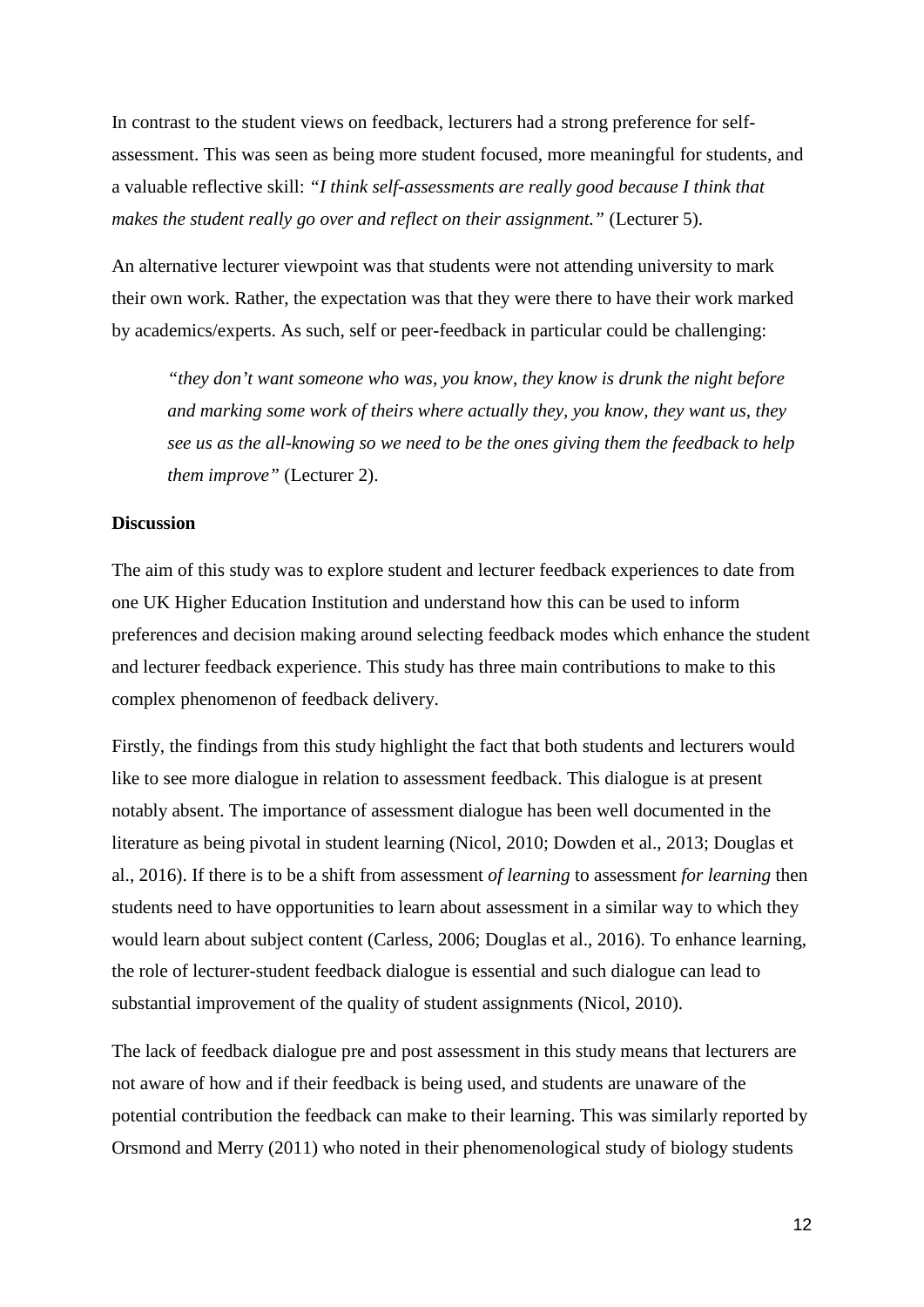and lecturers that feedback provision by lecturers and feedback utilisation by students could be enhanced through discussions between lecturers and students.

Additionally, students viewed feedback as lacking in detail or feed forward which left them unsure how to improve. This study identified a particular challenge to feed forward in the range of assessment methods being employed; written assignments, practical assessments, objective structured clinical examinations, online exams, multiple choice exams, group presentations, individual presentations, poster presentations, clinical assessments, and reflective portfolios. Such variety aims to facilitate the development of well-rounded health care professionals with a range of skills which enhance their employability. However, the inconsistent nature of the assessment method perhaps fails to enable students to build on one specific skill set such as written assignments. This highlights all the more why assessment dialogue is important in a programme with a range of assessment methods. One assessment does not lead neatly into the subsequent assessment and students need help in understanding that different skills are required for different assessments. After all, "assessment is too important for us to assume that students are on the same wavelength as we are" (Carless 2006, p. 231).

But this also raises the issue that lecturers were aware of the student concerns about feedback, yet had not acted on these concerns. Further research would be needed to understand this in depth but the authors would suggest that this may be attributed to the frustrations aired by the lecturers that students were more concerned about their marks than specific feedback comments. If lecturers perceive this to be the case, then there could be a reluctance to exert further effort in investing in dialogue or alternative feedback modes if they do not feel students will engage with the feedback. Nevertheless, this study shows that students do care about their feedback and engage with it, thus challenging the lecturer views of the grade focused nature of assessment marks. Perhaps student participants in this study were particularly conscientious, as similarly reported by Higgins and colleagues (2002) in their 3 year investigation of the meaning and impact of assessment feedback. They noted that their students recognised the importance of grades but also displayed an intrinsic motivation to seek feedback that would help them engage in deep learning: the conscientious consumer.

Secondly, findings from this study note that there is a lack of consensus on student and lecturer views in relation to optimal feedback modes. What this study emphasises is the student preference for modes which are lecturer led (rather than self or peer led) and for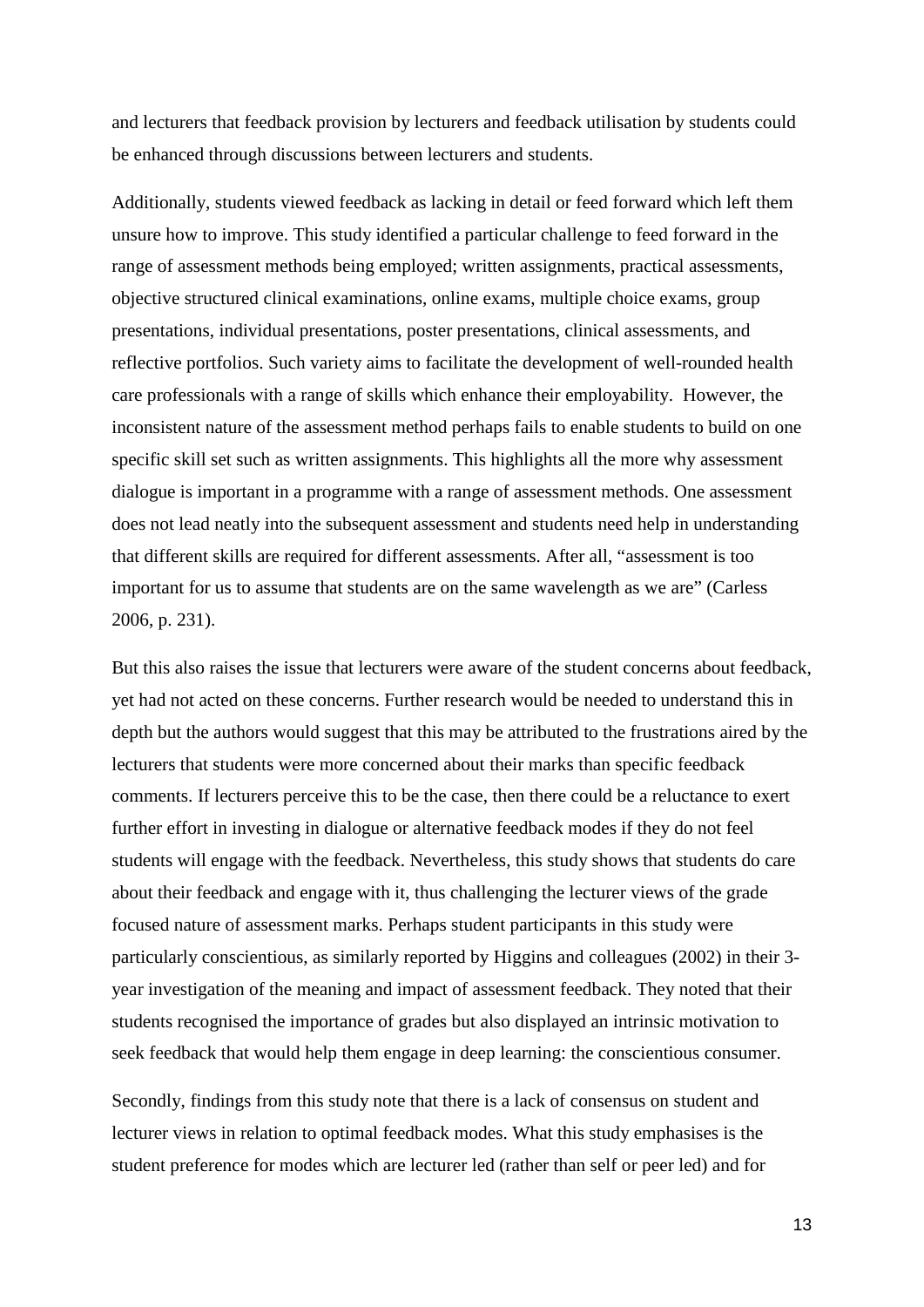modes which are personalised to draw on the human connection. Students wanted their feedback to be genuine and hearing the voice of the lecturer or seeing them as they delivered the feedback was thought to give them greater depth of insight into understanding the feedback and provide that human connection. This desire from the students for personalised, human connection may well reflect an extension of the desire for dialogue around assessment feedback more broadly; dialogue as a form of connection (Killingback et al., 2019).

Some lecturers were acutely aware of the power of this connection and the risk of getting it wrong if negative feedback needed to be communicated. Lecturers were also aware of the high level of communication skills they would personally need in order to use alternative feedback modes. Therefore, although students may have a preference for alternative modes, perhaps the individual lecturer needs to consider whether they possess the cogent communication skills necessary to execute the delivery of such feedback effectively.

Alternative feedback modes such as video, audio, screencast have been found to raise the quality of the feedback experience and can promote a sense of belonging and enhance the lecturer-student relationship (Chalmers et al., 2014; Killingback et al., 2019). Literature suggests that the quality of the lecturer-student relationship in the context of feedback is important from the student perspective. Lecturers who are able to put students at ease, who were flexible and personable, meant that students found it easier to engage with feedback (Pokorny and Pickford, 2010). If students perceived the lecturers to be credible, feedback was more likely to be perceived as useful (Poulos and Mahony, 2008). This highlights the complex dynamic role of the student-lecturer relationship in feedback and raises further questions as to whether lecturers need to have built an initial level of relationship or credibility with students prior to utilizing alternative feedback modes or whether the use of alternative modes helps build the sense of belonging and credibility.

Thirdly, in this study, alternative feedback modes such as self or peer-assessment were preferred by some lecturers yet least valued from the student perspective. Self or peerassessments are more student-centred in their approaches such that the student is not the passive receiver of feedback but is actively involved in its construction (Nicol, 2010). Self or peer assessment leads to a shift in control from the hands of the lecturers to the hands of the students, encouraging students to reflect more deeply on their work, applying the assessment criteria and making evaluative judgements (Nicol, et al. 2014). It was the notion of reflection which the lecturers valued in regards to self-assessment in this current study. This was seen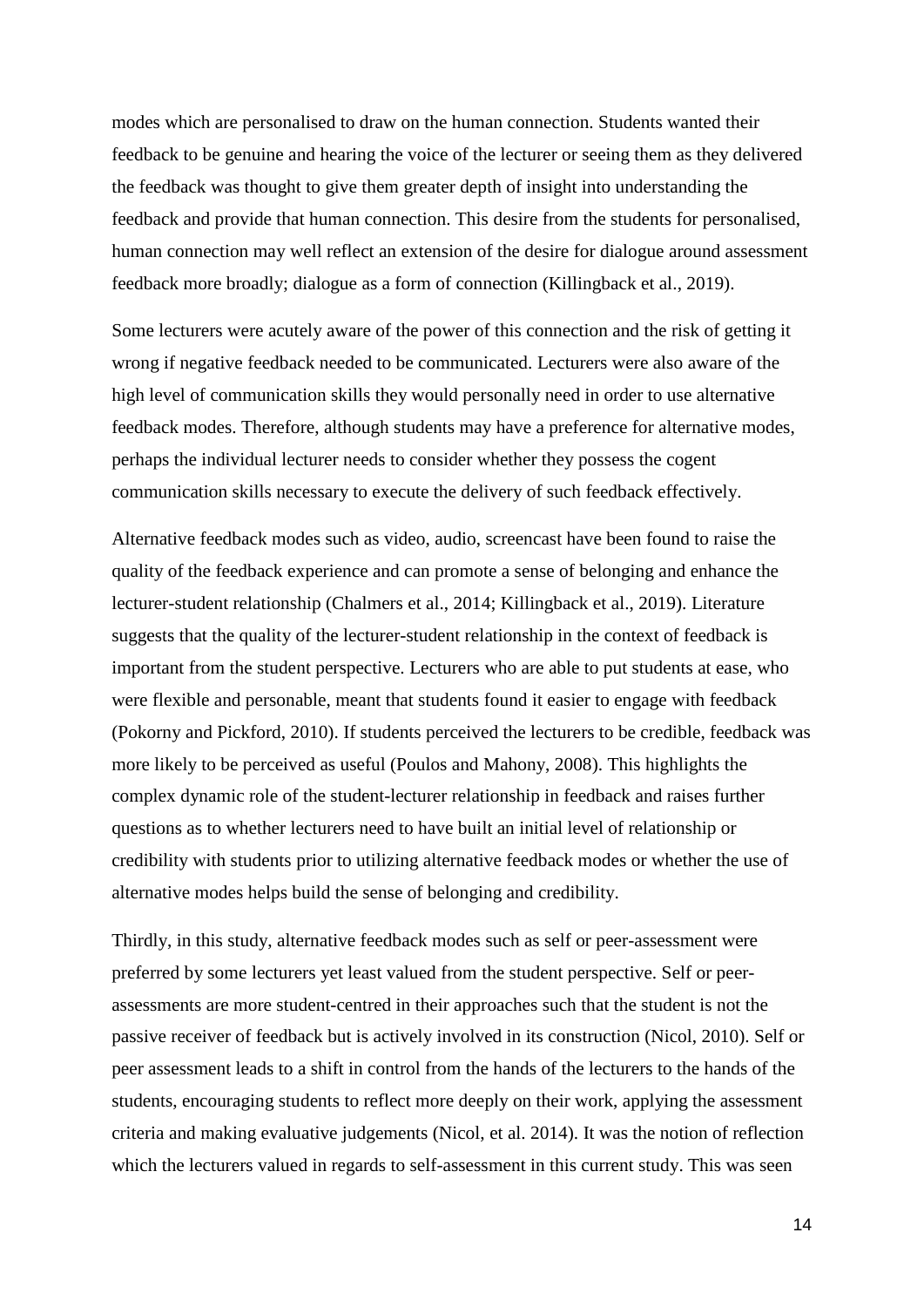as having the potential to increase the meaningfulness of the feedback but also as a means of enhancing reflective skills – a core aspect of continuing professional development (Health and Care Professions Council, 2018). However, students had strong preferences for lecturer led feedback since lecturers were seen as being the experts on marking. Peer feedback was not seen as being legitimate since there was a lack of trust with peers not being as honest with providing feedback. This clearly raises some challenges in selecting optimal feedback delivery modes which work for both students and lecturers.

In order to understand some of the reasons for the disparity in feedback views it is important to consider the wider learning context. There has been a shift in teaching and learning in higher education away from the more traditional behaviourist learning theories to constructivist approaches. However, thinking about feedback on assignments has not undergone the same transition (Shepard, 2000). Nicol and colleagues (2014) build on this thinking in their study of peer review with engineering design students. They recognised that students need to not only take an active role in constructing meaning from feedback but indicate how peer review processes, where feedback is produced, is just as important for learning as the receipt of feedback. The ability to provide quality feedback is a key graduate skill (Nicol et al., 2014). A large meta-analysis has suggested that students self-assessing has the greatest single effect on their learning (Hattie, 2009). This would bring us full circle back to the importance of assessment feedback dialogue, since students would struggle to self or peer assess until the marking criteria were made clear.

The overall findings from this study highlight the dichotomous viewpoints of students and lecturers. Lecturers with the desire to introduce optimal feedback modes to enhance student and lecturer experiences of feedback are left in a quandary. A pragmatic approach would be to trial student led feedback modes of peer and self-assessment for formative learning and lecturer led modes for summative assessments. In this way, students would take an active role in constructing meaning, but without the pressure of summative grading. The findings of the current study suggest it is important for lecturers to take time to listen to students, reflect on current practice, and ensure open dialogue with students to optimise this important aspect of their learning.

### *Strengths and limitations*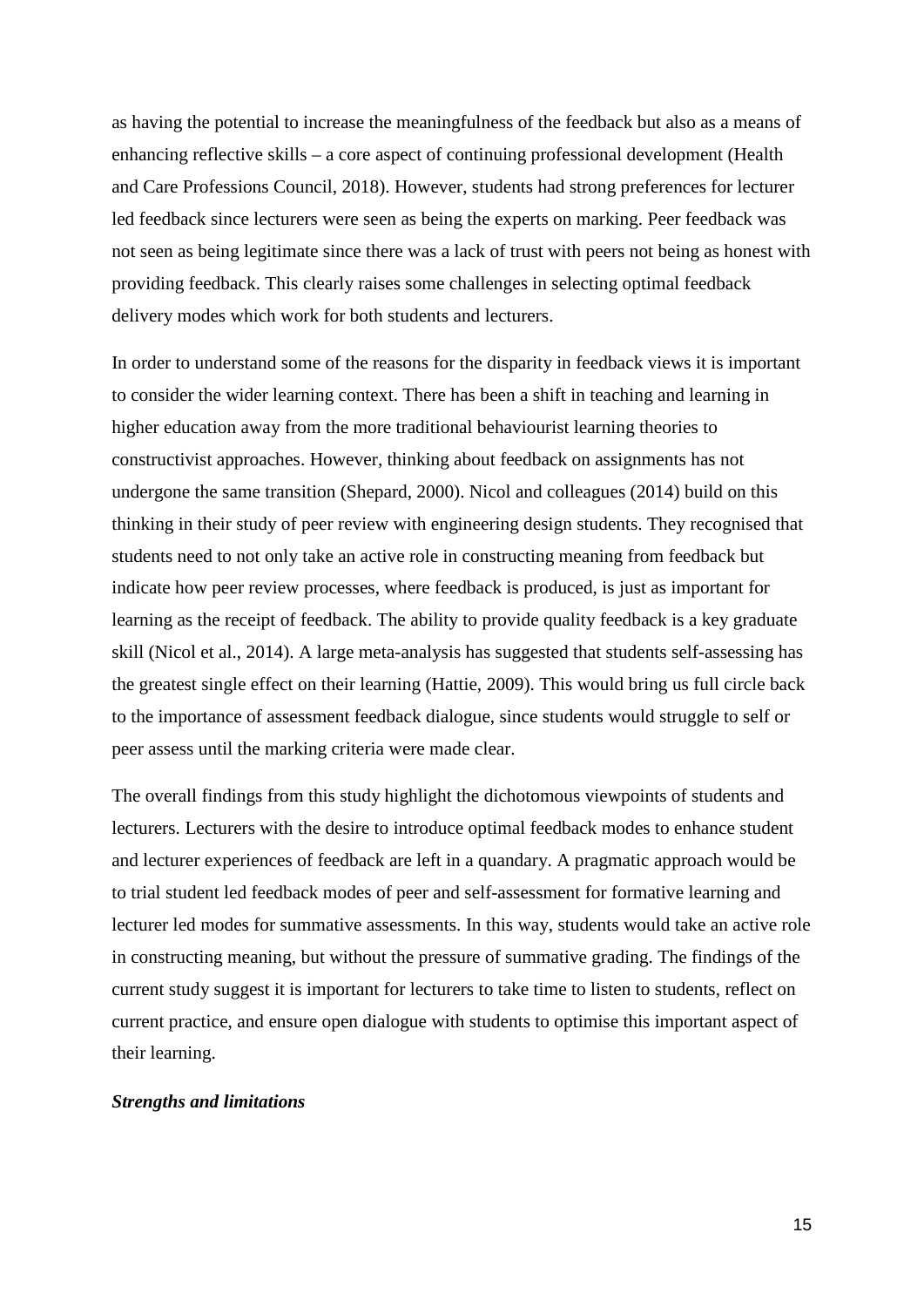The strength of this current study is that both the student and lecturer views are considered from an emic perspective. Including students from three cohorts facilitated a range of views from different stages of study.

Limitations include the challenge of students and lecturers commenting on alternative feedback modes without experiencing those modes. However, the student and lecturer perspective was sought to enable an evidence-informed approach to be taken with selecting the most appropriate mode and to promote agency. A further limitation was that the research team were unable to organise a focus group with lecturers due to participant availability. This meant that the lecturers were not exposed to the views of their peers potentially limiting the range of data available compared to students. Additionally, this study is limited to one institution of a single healthcare programme (physiotherapy) which may reduce the transferability of the findings. There were a limited number of participants who consented to be involved in the study thus it was difficult to ascertain whether data saturation was reached.

## *Conclusion*

The aim of this study was to explore the experiences and preferences for feedback modes of physiotherapy students and lecturers. This is important in supporting Higher Education Institutes in making evidence-informed decisions around which feedback modes to utilise with a view to maximising the student and lecturer feedback experience. This study found that from both the student and lecturer perspective there was a desire for dialogue around assessment. This was important in helping the students understand the marking criteria, provide transparency in the marking process, and promote conversations post-assessment to clarify any points of misunderstanding.

This study raises challenges around selecting optimal feedback modes since there was a lack of consensus on student and lecturer preferences. Students preferred lecturer led modes where they could have the highest quality personal interaction with lecturers (face-to-face, screencast, video, audio) whereas many of the lecturers were advocating for student led modes (peer or self-assessment). Further development and research is needed into whether student led modes should be engaged in formative assessment processes to promote the acquisition of these reflective skills for lifelong learning, with lecturer led modes reserved for summative assessments.

#### **Competing interests**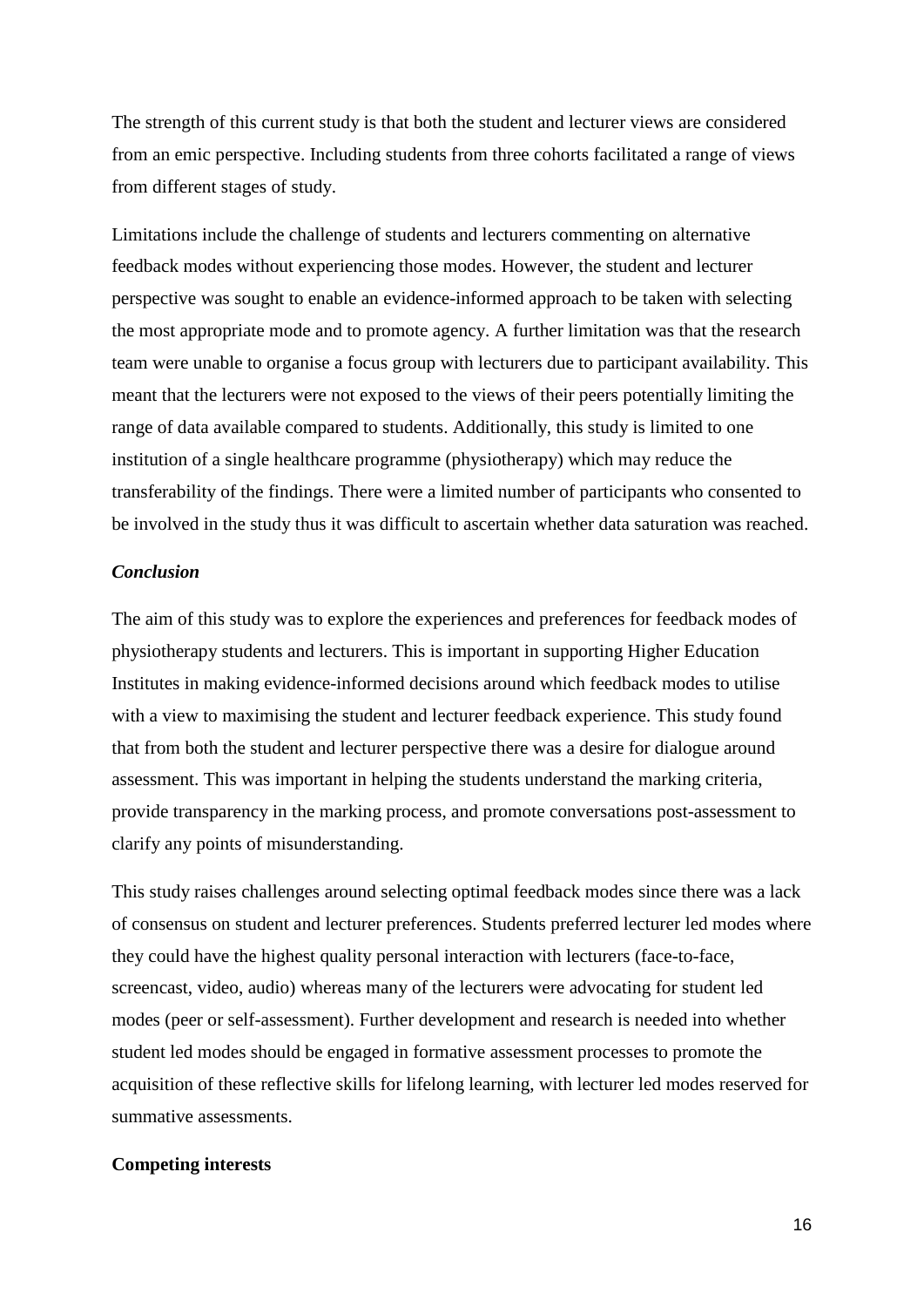The authors declare that they have no competing interests

## **Funding**

This research was funded by Bournemouth University.

#### **References**

- Barbour, R.S., 2001. Checklists for Improving Rigour in Qualitative Research: A Case of the Tail Wagging the Dog? BMJ. 322 (7294), 1115–1117. <https://doi.org/10.1136/bmj.322.7294.1115>
- Borup, J., West, R.E., Thomas, R., Graham, C.R., 2014. Examining the impact of video feedback on instructor social presence in blended courses. Int. Rev. Res. Open Dist. Learn. 15 (3), 232– 256.
- Boud, D., Falchikov, N., 2007. Eds. Rethinking assessment in higher education. Oxford, UK: Routledge.
- Boud, D., Molloy, E., 2013. Rethinking models of feedback for learning: the challenge of design. Assess Eval High Educ*.* 38 (6), 698-712.<http://dx.doi.org/10.1080/02602938.2012.691462>
- Braun, V., Clarke, V., 2006. Using thematic analysis in psychology. Qual Res Psychol. 3, 77–101. <https://doi.org/10.1191/1478088706qp063oa>
- Carless, D., 2006. Differing perceptions in the feedback process. Stud. High. Edu. 31 (2), 219-233. <https://doi.org/10.1080/03075070600572132>
- Cartney, P., 2010. Exploring the use of peer assessment as a vehicle for closing the gap between feedback given and feedback used. Assess. Eval. High Educ. 35 (5), 551-564. <https://doi.org/10.1080/02602931003632381>
- Cavanaugh, A.J., Song, L., 2014. Audio feedback versus written feedback: instructors' and students' perspectives. JOLT 10 (1), 122–138.
- Chalmers, C., MacCallum, J., Mowat, E., Fulton, N., 2014. "Audio Feedback: Richer Language but No Measurable Impact on Student Performance." Practitioner Research in Higher Education. 8 (1), 64-73. <https://core.ac.uk/download/pdf/29422420.pdf>
- Chalmers, C., Mowat, E., 2018. Marking and providing feedback face-to-face: Staff and student perspectives. Active Learn in High Educ. 19 (1), 35-45. <https://doi.org/10.1177/1469787417721363>
- Christie, M., Rowe, P., Perry, C., Chamard, J., 2000. Implementation of realism in case study research methodology. In: Douglas, E. ed. Proceedings of Entrepreneurial SMES - engines for growth in the millennium: International Council for Small Business. World Conference ICSB, 7-10 June 2000 Brisbane, Queensland, Australia, 1-36.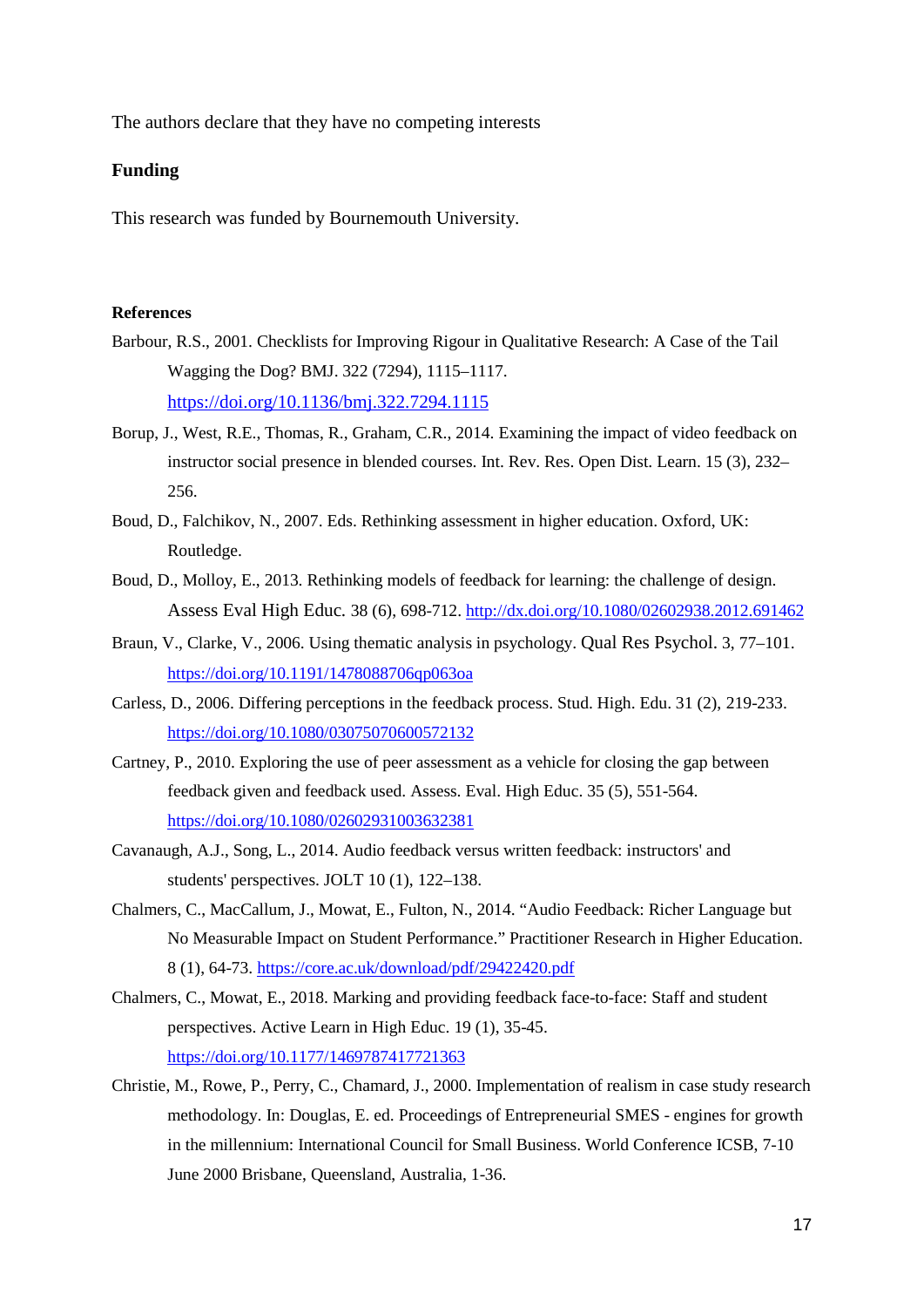- Clark, A., 2008. Critical Realism. In: Given, L. M., Ed. The SAGE encyclopaedia of qualitative research methods Volume 2. California: SAGE Publications Inc., 167-169.
- Creswell, J.W., 2013. Qualitative Inquiry & Research Design: Choosing among Five Approaches, 3rd edn., Thousand Oaks, CA: SAGE.
- Danermark, B., Ekstrom, M., Jakobsen, L. and Karlsson, J., 2005. Explaining society: An introduction to critical realism in the social sciences. London: Routledge.
- Dixon, S., 2015. The pastoral potential of audio feedback: a review of the literature. Pastoral Care in Educ. 33 (2), 96-104.<https://doi.org/10.1080/02643944.2015.1035317>
- Douglas, T., Salter, S., Iglesias, M., Dowlman, M., Eri, R., 2016. The feedback process: Perspectives of first and second year undergraduate students in the disciplines of education, health science and nursing. JUTLP. 13(1). <http://dx.doi.org/1541>
- Dowden, T., Pittaway, S., Yost, H., McCarthy, R., 2013. Students' Perceptions of Written Feedback in Teacher Education: Ideally Feedback is a Continuing Two-Way Communication that Encourages Progress. Assess Eval High Educ*.* 38 (3), 349–362. <https://doi.org/10.1080/02602938.2011.632676>
- Duncan, N., 2007. 'Feed-forward': Improving students' use of Tutors' Comments. Assess Eval High Educ.32 (3), 271-283.<https://doi.org/10.1080/02602930600896498>
- Evans, C., 2013. Making sense of assessment feedback in higher education. Rev of Educ Res. 83 (1), 70-120.<https://doi.org/10.3102/0034654312474350>
- Glover, C., Brown, E., 2006. Written Feedback for Students: too much, too detailed or too incomprehensible to be effective? Bioscience Education, 7 (1), 1-16. <https://doi.org/10.3108/beej.2006.07000004>
- Gould, J., Day, P., 2013. Hearing You Loud and Clear: Student Perspectives of Audio Feedback in Higher Education. Assess Eval High Educ. 38 (5), 554–566. <https://doi.org/10.1080/02602938.2012.660131>
- Guba, E. G. and Lincoln, Y. S., 1994. Competing paradigms in qualitative research. In: Denzin, N. K., and Lincoln, Y. S., eds. Handbook of qualitative research. Thousand Oaks: Sage Publications, Inc., 105–117.
- Hattie, J., 2009. Visible learning: A synthesis of 800+ meta-analyses on achievement. London: Routledge.
- Hattie, J., Timperley, H., 2007. The Power of Feedback. Rev Educ Res. 77 (1), 81-112. <https://doi.org/10.3102/003465430298487>
- Health and Care Professions Council, 2018. Standards of continuing professional development [Online]. London. [https://www.hcpc-uk.org/standards/standards-of-continuing-professional](https://www.hcpc-uk.org/standards/standards-of-continuing-professional-%09development/)[development/](https://www.hcpc-uk.org/standards/standards-of-continuing-professional-%09development/)
- Henderson, M., Phillips, M., 2015. Video-based Feedback on Student Assessment: Scarily Personal. Australas J Educa Technol. 31 (1), 51-66. https://doi.org/10.14742/ajet.1878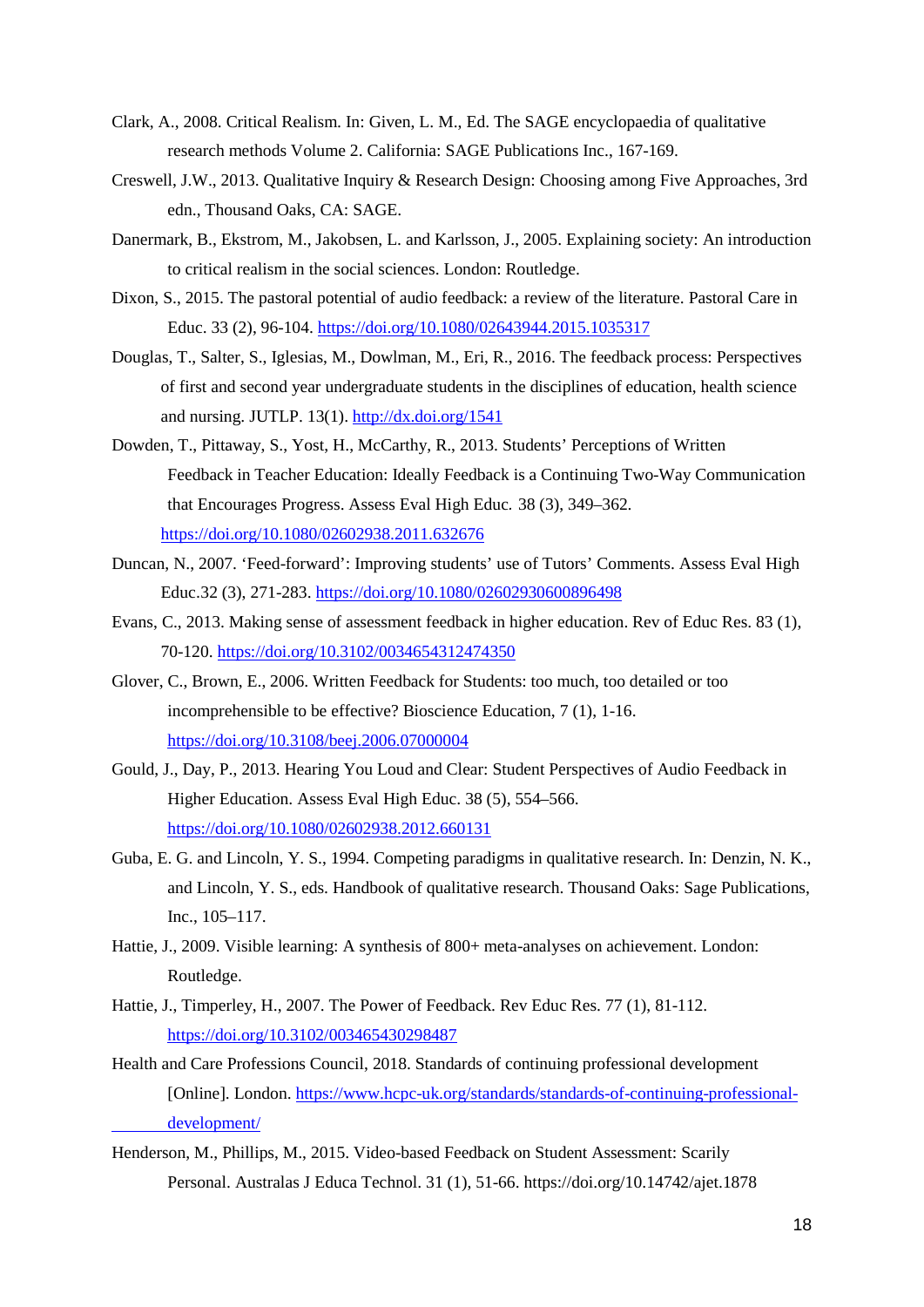- Higgins, R., Hartley, P., Skelton, A., 2002. The conscientious consumer: Reconsidering the role of assessment feedback in student learning. High Educ. 27 (1). 53-64. http://dx.doi.org/10.1080/03075070120099368
- Hunukumbure, AD., Smith, SF., Das, S., 2017. Holistic feedback approach with video and peer discussion under teacher supervision. BMC Med Educ. 17(1):179. doi:10.1186/s12909-017- 1017-x
- Ice, P., Curtis, R., Phillips, P., Wells, J., 2007. Using asynchronous audio feedback to enhance teaching presence and students' sense of community. JALN 11 (2), 3–25.
- Karnilowicz, W., 2012. A comparison of self-assessment and tutor assessment of undergraduate psychology students. Journal of Social Behav and Personality. 40 (4). 591-604. <https://doi.org/10.2224/sbp.2012.40.4.591>
- Killingback, C., Ahmed, O., Williams, J., 2019. 'It was all in your voice' Tertiary student perceptions of alternative feedback modes (audio, video, podcast, and screencast): A qualitative literature review. Nurse Educ Today. 72, 32-39. <https://doi.org/10.1016/j.nedt.2018.10.012> Macgregor, G., Spiers, A., & Taylor, C., 2011.
- Exploratory evaluation of audio mail technology in formative assessment feedback. Res Learn Technol. 19 (1). 39-59. <https://doi.org/10.1080/09687769.2010.547930>
- Marriott, P., Teoh, L.K., 2012. Using screencasts to enhance assessment feedback: Students' perceptions and preferences. Accounting Education. 21 (6), 583–598. <https://doi.org/10.1080/09639284.2012.725637>
- Maxwell, J. A., 2012. A realist approach for qualitative research. California: SAGE Publications Inc.
- McCarthy, J., 2015. Evaluating Written, Audio and Video Feedback in Higher Education Summative Assessment Tasks. IIER. 25 (2), 153-169.<http://www.iier.org.au/iier25/mccarthy.pdf>
- Nicol, D., 2010. From monologue to dialogue: improving written feedback processes in mass higher education. Assess Eval High Educ. 35, 501-517. <https://doi.org/10.1080/02602931003786559>
- Nicol, D., Thomson, A., Breslin, C., 2014. Rethinking feedback practices in higher education: a peer review perspective. Assess Eval High Educ. 39 (1), 102-122. <https://doi.org/10.1080/02602938.2013.795518>
- QSR International Pty Ltd., 2012. NVivo Qualitative Data Analysis Software. Version 11.
- Orsmond, P., Merry, S., 2011. Feedback Alignment: Effective and Ineffective Links Between Tutors' and Students' Understanding of Coursework Feedback. Assess Eval High Educ. 77 (1), 81–112.<https://doi.org/10.1080/02602930903201651>
- Orsmond, P., Merry, S., Callaghan, A., 2004. Implementation of a formative assessment model incorporating peer and self-assessment. Innovations in Educ and Teach Int. 43 (1), 273-290. https://doi.org/10.1080/14703290410001733294